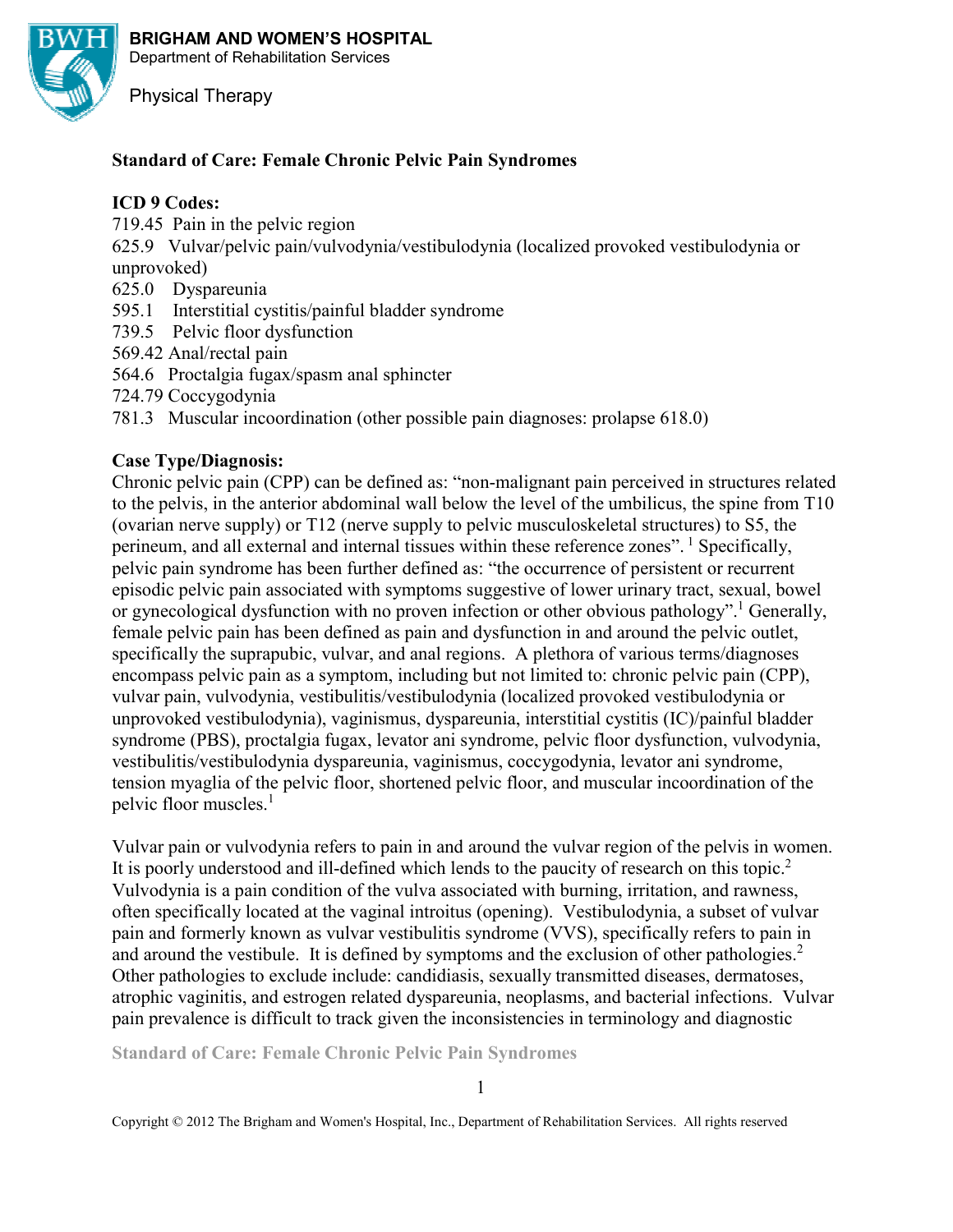criteria, as well as reluctance of women to discuss this problem (16% lifetime prevalence most commonly cited). The majority of women had onset of symptoms in their reproductive years (21- 50 years old) and one-quarter of women reported onset after menopause. Chronic vulvar pain may be the result of musculoskeletal, neurological, viscerogenic, dermatologic, and myofascial dysfunction.<sup>2</sup>

Vulvodynia can be classified into three types: unprovoked vestibulodynia, provoked vestibulodynia, and clitordynia. Symptoms that are continuous without provocation is known as unprovoked vestibulodynia. Pain that occurs with touch to the vulvar region is known as provoked vestibulodynia. Pain located specifically at the introitus with direct touch to the region, is sub-classified considered localized provoked vestibulodynia.<sup>3</sup> Provocating situations can be: speculum insertion, intercourse, exercise, and tampon use.<sup>4</sup> Clitordynia, a further classification of vulvar pain, is pain in the clitoris.<sup>1</sup>

Vulvodynia is associated with other pain conditions such as: fibromyalgia, irritable bowel syndrome, tempromandibular joint dysfunction, and interstitial cystitis/painful bladder syndrome. Pelvic floor over activity is found in 80-90% of these patients.<sup>3</sup>

Vaginismus affects more than 1% of women and is among the most common causes of entry dyspareunia. It is defined as recurrent involuntary contractions of the pelvic floor musculature. This diagnosis can be subdivided into primary vaginismus and secondary vaginismus. Primary vaginismus is defined as muscular spasms and pain occurring with the first attempt at penetration, limiting the ability for complete penetration/intercourse. Secondary vaginismus occurs after initial and previous attempts at intercourse have been successful. This condition can lead to anxiety and poor sexual response, leading to further involuntary contraction of the pelvic floor muscles prohibiting future penetration, and facilitating a continuation of the pain cycle.<sup>3</sup>

Dysparuenia is another pelvic pain diagnosis. This condition refers to persistent or recurrent pain with attempted or complete vaginal entry and/or penile vaginal intercourse.<sup>1</sup>

Interstitial cystitis (IC) or painful bladder syndrome (PBS) is defined as pelvic pain associated with urinary frequency, urgency, and irritable voiding. It can be associated with vulvodynia, irritable bowel syndrome, endometriosis, fibromyalgia, and chronic fatigue syndrome. It is estimated that 50-87% of patients with IC/PBS have pelvic floor muscle overactivity.<sup>3</sup> The sensation of the need to void is associated with the pressure from the pelvic floor muscle over activity. Pelvic floor physical therapy is more successful with this population compared to treatment directed at the bladder.<sup>3</sup>

Proctalgia fugax and levator ani syndrome are two anal region pain conditions that are associated with hypertonic pelvic floor musculature. Proctalgia fugax is a sudden, severe, transient attack of pain in the rectum lasting less than five minutes. Levator ani syndrome is defined as a near constant pain of a dull ache nature in the anal and rectal region. Because of the presence of pelvic floor muscle over activity, the failure of the pelvic floor muscles to relax can lend to incomplete defecation and post defecatory pain inside the anus.<sup>3</sup>

**Standard of Care: Female Chronic Pelvic Pain Syndromes**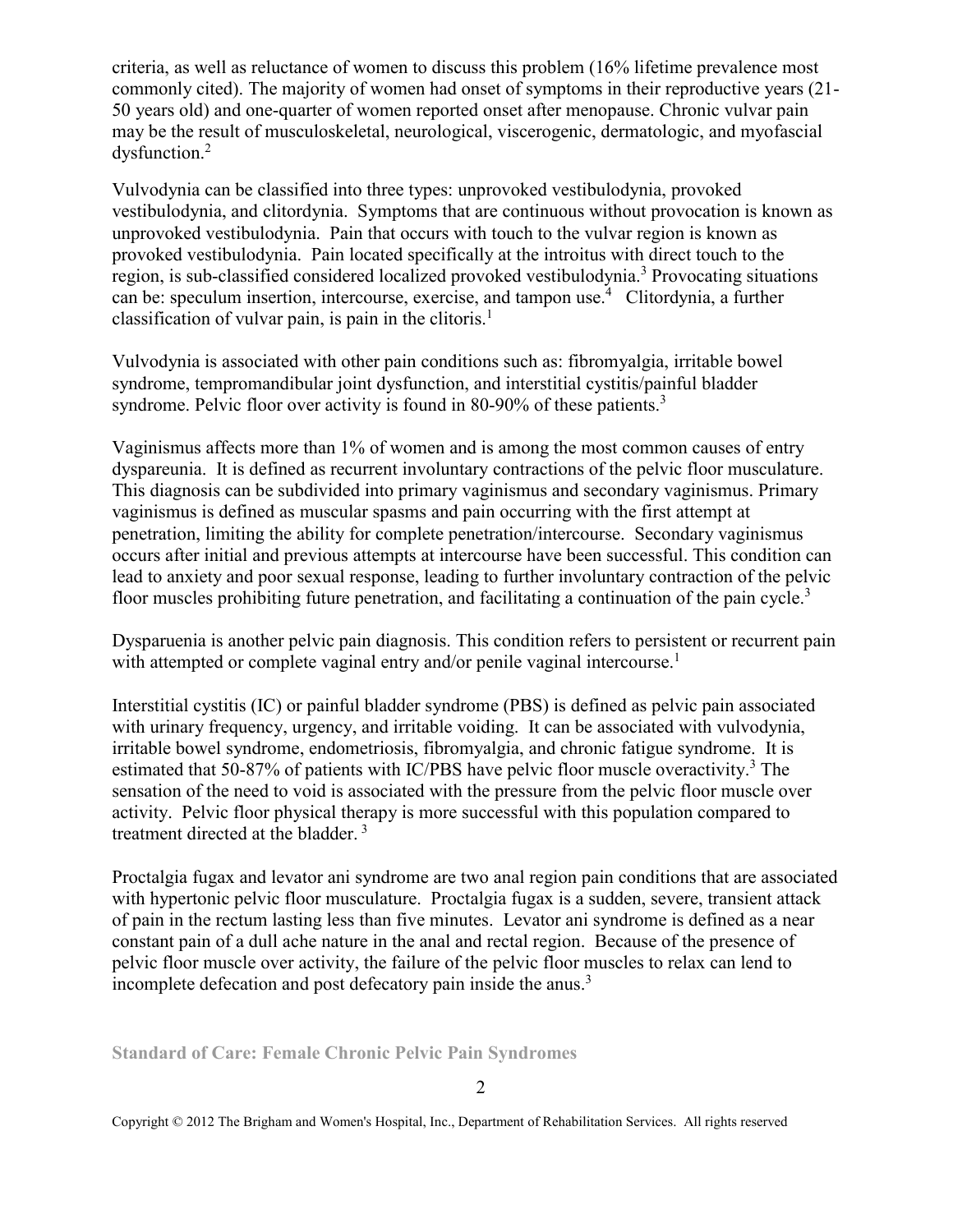Pelvic pain as a whole, accounts for 39% of women seen at primary care clinics. Pelvic pain also accounts for 40-50% of gynecological laparoscopies, 10% of gynecologic visits, and 12% of hysterectomies. Associated costs for CPP exceed 2 billion dollars a year in the USA. The prevalence of CPP is estimated to be 3.8% among women 15-73 years of age and ranges from 14-24% in women of reproductive age. $5$ 

The etiology of CPP includes potential involvement of any of the abdomino-pelvic structures, including the organs of the upper genital tract, blood vessels, muscular and fascial structures of the abdominal wall and pelvic floor, bladder, urethra, and gastrointestinal tract. Varying mechanisms can also contribute to the maintenance and evolution of CPP. One hypothesis is: neuroplastic changes that occur in the posterior horn of the spinal cord, which can lead to neurologic inflammation and cross-sensitivity of the viscera and muscles, share innervation. Due to these aforementioned mechanisms, an overlap of symptoms including: dyspareunia, dysmenorrhea, gastrointestinal complaints, genitourinary complaints, and musculoskeletal complaints can occur with CPP.<sup>5</sup> In particular, irritable bowel syndrome (IBS), fibromyalgia, and interstitial cystitis are common co-morbidities of patients with CPP. <sup>2</sup> Furthermore, there is strong evidence that currently demonstrates the involvement of the musculoskeletal system in CPP.<sup>5</sup> Over activity in the pelvic floor musculature is found in up to 80-90% of patients with vulvodynia.3, 6 Dysfunction of the musculoskeletal system can lead to the adoption of abnormal postures which contribute to increased tension, spasm, and adaptive muscle shortening that can exacerbate or perpetuate the pain.<sup>5</sup>

The musculoskeletal system is often overlooked as a source of pain in people with pelvic pain. Unrecognized musculoskeletal pain may be involved with the development of a state of pain amplification, which may contribute to the initiation of and/or maintenance of idiopathic chronic pain disorders.<sup>7</sup> The symptoms of CPP often lead physicians to seek out visceral causes of pain. Because myofascial causes of pelvic pain are common, 25-40% of laparoscopies performed on women with chronic pelvic pain are negative. Thus, when treating this population, it is important to address the myofascial component of pain to be successful in treatment.<sup>3</sup> Physical therapists are treating a specific musculoskeletal dysfunction such as muscle spasm, myofascial restriction, muscle incoordination, and impaired activities of daily living in patients with vulvar pain. $^2$ 

# **Indications for Treatment:**<sup>8</sup>

- Increased pain (including vaginal, rectal, suprapubic, vulvar region)
- Urinary urgency/frequency/incontinence
- Impaired muscle performance
- Impaired functional mobility
- Increased joint mobility
- Impaired boney alignment
- Impaired posture

**Standard of Care: Female Chronic Pelvic Pain Syndromes**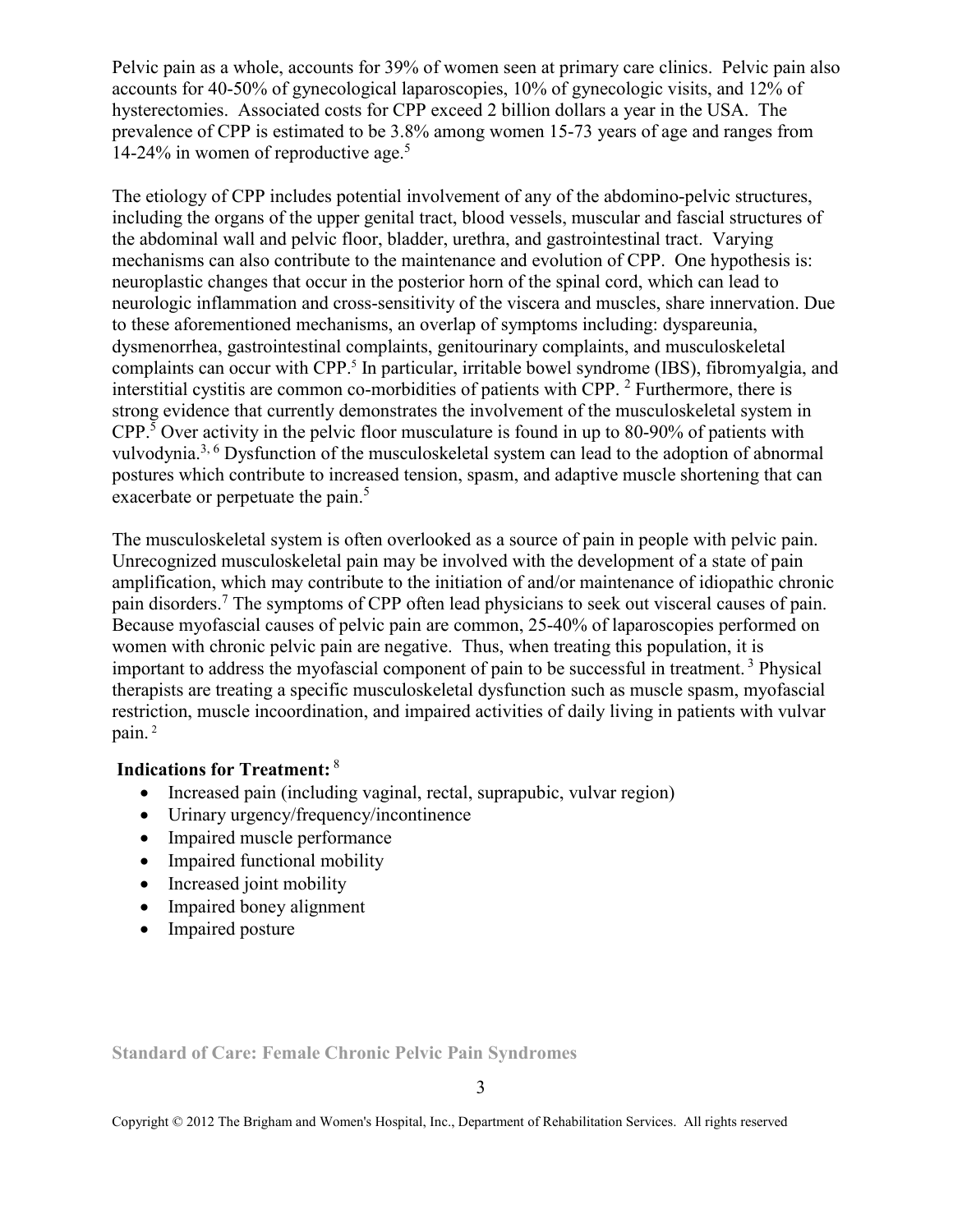# **Contraindications / Precautions for Treatment:**<sup>8</sup>

The following precautions/contraindications refer to the performance of an internal pelvic floor examination:

- Pregnancy (must receive written consent from patient's obstetrician)
- Active pelvic infections of the vagina or bladder
- Active infectious lesions (i.e.: genital herpes)
- Current yeast infection
- Immediately post pelvic radiation treatment (within 6-8 weeks without physician approval)
- Immediate post pelvic surgery or postpartum (within 6-8 weeks without physician approval)
- Severe atrophic vaginitis
- Severe pelvic pain
- History of sexual abuse
- Lack of patient consent
- Pediatric patients
- Absence of previous pelvic exam
- Inadequate training on the part of the physical therapist

The following precautions/contraindications refer to patients who are currently pregnant: <sup>9</sup>

- Deep heat modalities (ultrasound) and electrical stimulation
- Manual therapy techniques that may increase laxity
- Maintaining supine positions longer than three minutes after the fourth month of pregnancy

All patients with chronic pelvic pain should be screened for "red flags" such as active pelvic infections, cord signs, and cauda equina.

# **Evaluation:**

This section is intended to capture the most commonly used assessment tools for this case type/diagnosis. It is not intended to be either inclusive or exclusive of assessment tools.

**Medical History**: History of major illness, surgery, traumas, accidents, allergies, and family history. Specifically, information regarding the following will also be helpful: <sup>5</sup>

- Pregnancy and delivery history
- Previous pelvic surgeries
- Menstrual cycle information
- Breast feeding status
- Menopause status
- Recurrent yeast or urinary tract infections, and sexually transmitted diseases

Currently, no studies have been able to identify risk factors for CPP; however, the following conditions do seem to be associated with CPP.<sup>5</sup>

• Alcohol abuse

**Standard of Care: Female Chronic Pelvic Pain Syndromes** 

4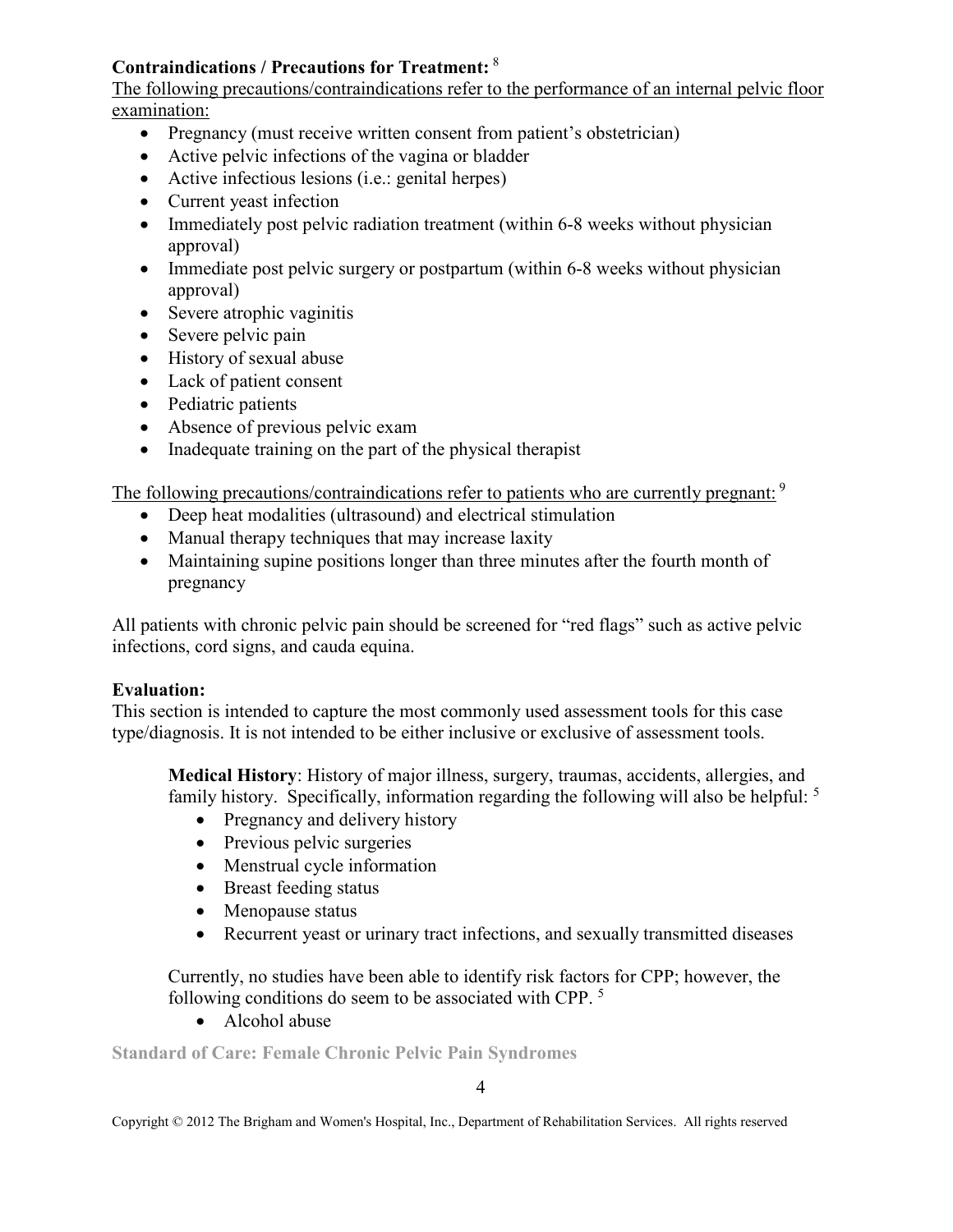- Abortion
- Increased menstrual flow
- Pelvic inflammatory disease/pelvic pathology
- Cesarean sections
- Psychological co-morbidities

**History of Present Illness**: Patient describes main complaint(s) including:

- A trauma or incident associated with the onset of the pain
- Symptom duration, location, type of pain
	- o Pain is often described as achy, throbbing, and as having a pressure or heaviness quality to it. Pain symptoms can often be vague and poorly recognized. The pain can be located in the vagina, clitoris, rectum, suprapubic region, or in the lower quadrants. Pain can also radiate into the hip and lumbar spine. $3$
- Provocation and relieving factors
	- o Pain is typically provoked with intercourse, penetration, sitting, walking, exercise, orgasm, voiding or passing stool.<sup>3</sup> Pain may also be unprovoked.<sup>10</sup>
- Previous episodes of similar symptoms
- Course of symptoms
- Functional activity status as a result of symptoms
- Bowel, bladder, and sexual functioning; review of bladder and bowel diary
- Previous treatments for symptoms and effect
- Special tests (including but not limited to):

Plain film: To rule out other insidious disease process MRI: To visualize soft tissue changes in disc, spinal cord, nerve root specifically in pelvic and lumbar region

CT scan with contrast: To enhance myelography in order to detect space occupying lesion with good resolution

CT scan: To enhance bony margins in the pelvic region

Pelvic US: To rule out other abnormalities, kidney stones, and tumors Cystoscopy: To identify the presence of glomerulations and/or Hunner's ulcers to facilitate the diagnosis of  $IC/PBS<sup>11</sup>$ 

Urodynamic studies: To assess voiding patterns, urethral pressures, urethral stability, and pelvic floor muscle activity during voiding  $3$ 

Colonoscopy: To identify colorectal anomalies, including tumor<sup>12</sup>

Defecography: To identify presence of a non-relaxing pelvic floor, rectal prolapse, rectocele, and enterocele <sup>3</sup>

Anorectal manometry: To assess anal canal resting and squeeze pressures, rectal sensation, and rectal compliance<sup>12</sup>

# **Social History**:

Obtain a complete social history, including living situation, both physical set up and with whom the patient resides, sleep patterns, stressors, personal and professional roles/responsibilities, as well as recreational and leisure activities.<sup>13</sup>

**Standard of Care: Female Chronic Pelvic Pain Syndromes** 

5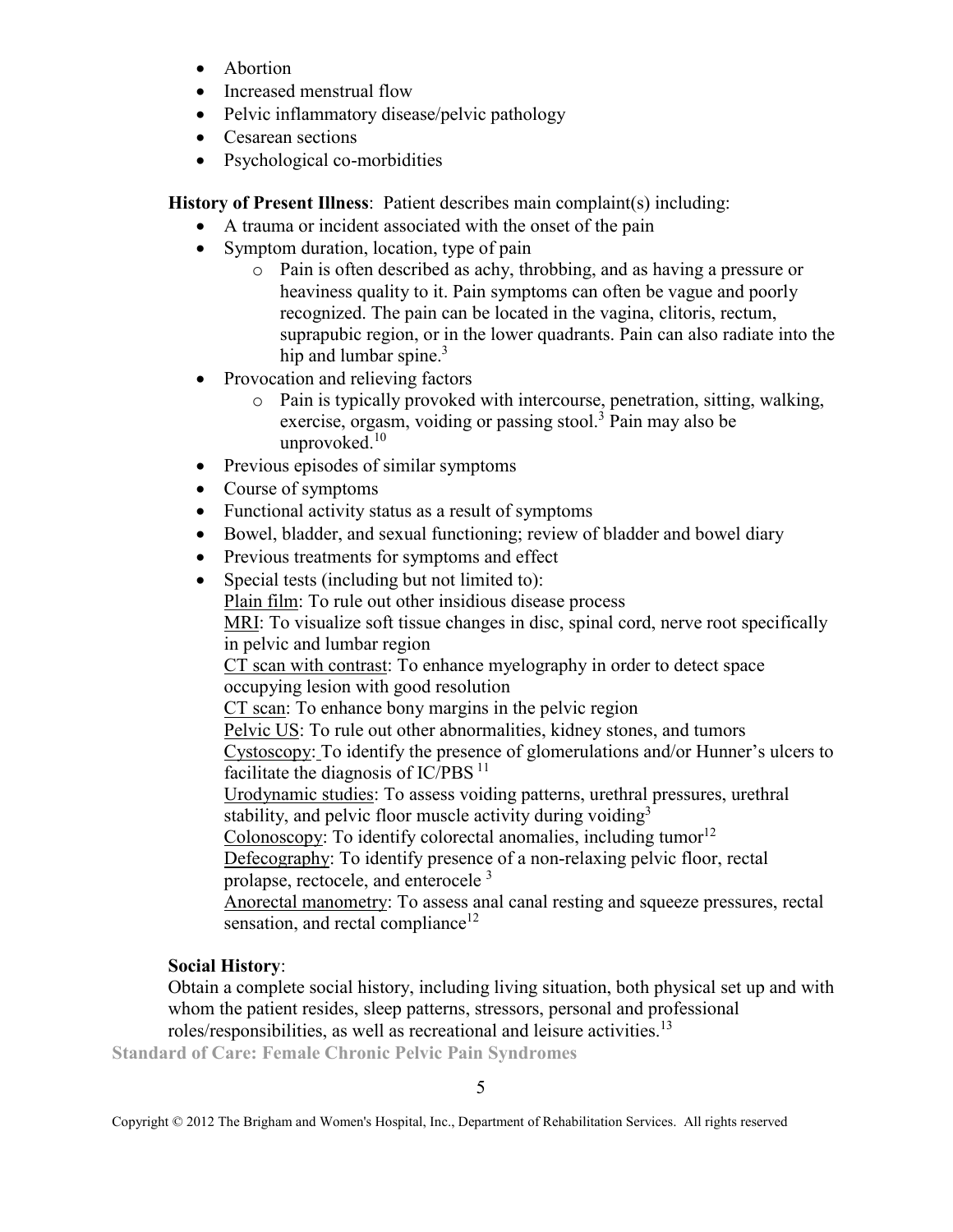# **Medications:**

Obtain a complete list of medications used by the patient for this problem,  $^{13}$  including both prescription and non-prescription medications, as well as topical medications, as these may impact bowel and bladder habits which may correlate with the report of pain.

Oral contraceptives have been recently linked as a possible contributor to the development of pelvic pain.<sup>14</sup> A lifetime risk of 6.6 of developing localized provoked vestibulodynia when using oral contraceptives has been found.<sup>15</sup>

Topical medications are often used with vulvar pain. Topical gabapentin has also been shown to reduce vulvar pain. Topical steroids are another class of medication that are used if the patient has an accompanying inflammatory skin condition, such as lichens sclerosis.<sup>16</sup> Lidocaine applied topically to the vulva is a commonly used treatment strategy. Local estrogen has also been used in cases where there is a specific lack of local estrogen, as in post-menopausal conditions and thyroid disorders.<sup>15</sup> Tricyclic antidepressants are typically used as first line treatment for vulvar pain (amitriptyline, desipramine, and nortriptyline are commonly used and used at lower doses that would be used for depression).15,16 Furthermore, anti-epileptic drugs including gabapentin or pregabalin have also been used to decrease pain, especially associated with unprovoked vulvodynia.<sup>15</sup>

# **Examination:**

Most pelvic floor exams include a detailed medical history, posture assessment, pelvic floor muscle exam, sensory, coordination, and neurological testing, pelvic girdle and associated structure exam, bowel and bladder function including voiding diaries, digital and surface electromyography, hip, sacroiliac, and spinal mobility, abdominal, and lower extremity strength testing. $^{2}$ 

# **Informed Consent:**

Prior to conducting any pelvic floor assessment, explicit informed consent from the patient and/or parent/guardian is needed prior to conducting the exam. Risks, benefits, and examination components are reviewed with the patient and consent from the patient is given prior to conducting the examination. The fact that informed consent is given needs to be noted in the examination paperwork.<sup>8</sup>

# **Observation/Visual Inspection:**

- Gait- The patient may present with an abnormal or antalgic gait pattern.<sup>5</sup> Decreased or increased pelvic mobility may be observed during gait by observing quantity of movement of the pelvis in both the sagittal and transverse planes.
- **Function-** Patients may have difficulty with prolonged sitting, standing, ambulation, activities of daily living, as well as bladder and bowel functioning and intercourse.
- **Posture/Alignment:** 
	- o AROM of the spine, quadrant tests, passive segmental mobility may reveal specific facet joint dysfunction, facilitated segments, and motion restrictions.<sup>2</sup>

**Standard of Care: Female Chronic Pelvic Pain Syndromes**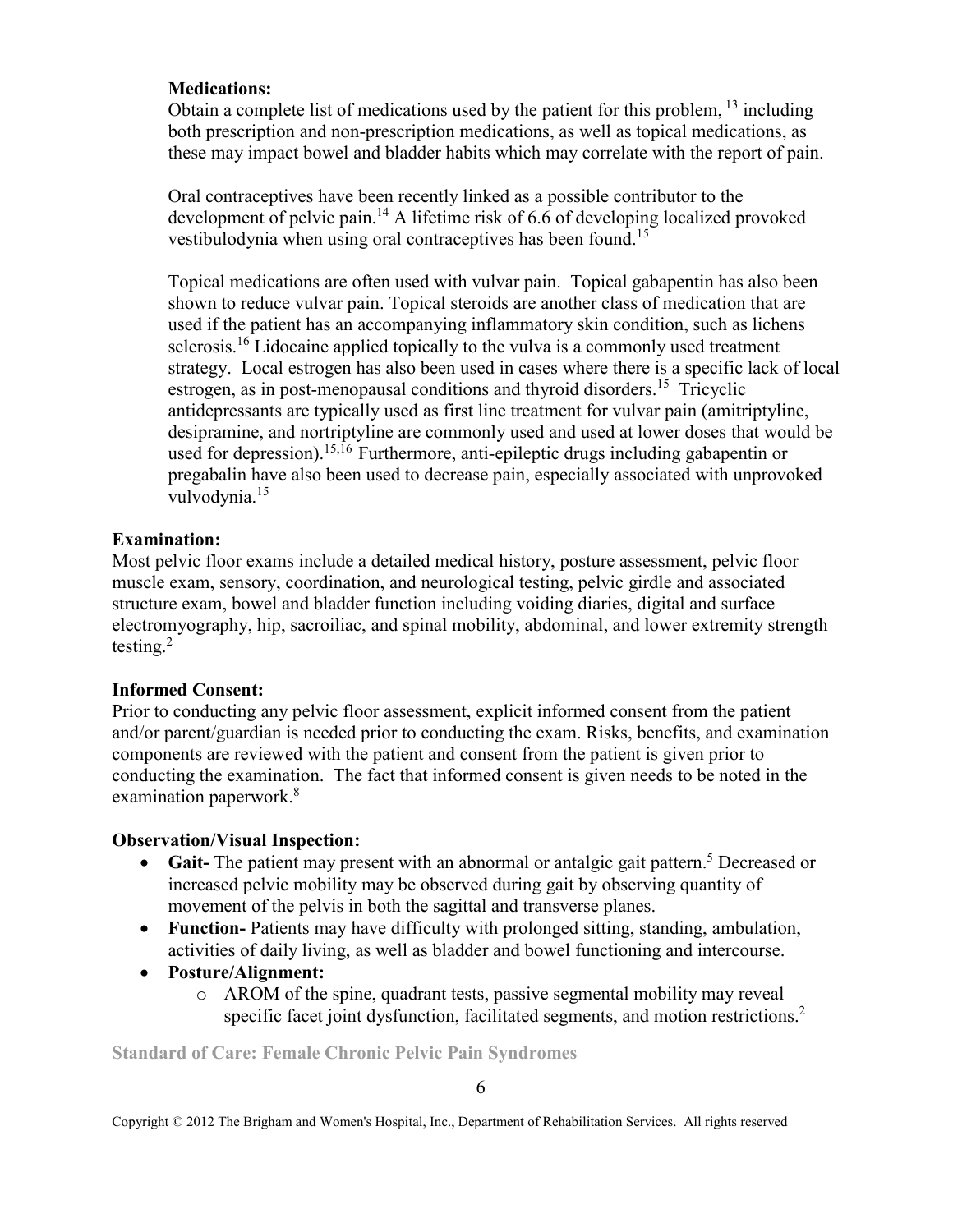- o Head alignment, shoulder positioning and symmetry, scoliosis, as well as pelvis and lower extremities should be analyzed for postural deviations.<sup>5</sup>
- o Muscle imbalances may occur in and around the pelvic girdle, hips, and trunk because of muscle pain and become chronic once established.
- o Typical pelvic pain posture has been found in 75% of women with CPP which includes: exaggerated lumbar lordosis, increased anterior pelvic tilt, increased thoracic kyphosis.<sup>17</sup>
- o Abnormal sitting postures may also be found such as increased weight distribution on the sacrum instead of ischial tuberosities.<sup>18</sup> Patients may exhibit shifting and frequent changes of position while standing. Patients may favor weight bearing on one side, which may contribute to muscle imbalances between the gluteus medius and the tensor fascia lata.
- o Toileting and intercourse positions should also be reviewed.
- **Pain:** Pain location can be in the vagina, vulva, rectum, suprapubic region, or lower abdomen. Pain can also radiate into the back and hips. Pain reports associated with pelvic floor muscle (PFM) over activity are often vague and poorly localized and defined as aching, throbbing, pressure-like or heavy. Pain can be provoked as the day progresses or during activities specifically involving the pelvic floor such as walking, sitting, exercise, intercourse, urinating, and defecating.<sup>3</sup>

# **Examination/Palpation:**

# **(Please refer to Hand Washing Protocol for details)**

- **External Trunk and Abdominal Palpation:**
	- o The clinician may start with an observation and examination of the pelvic bones and lower extremities to determine the presence of pelvic obliquities, innominate rotation or shear dysfunctions, and sacral positional or movement dysfunctions.<sup>2, 8</sup> Please refer to the Pelvic Girdle Pain Standard of Care and the Special Tests Task Force document of preferred tests to examine this area.
		- Testing may include: sacroiliac joint compression/distraction, FABER, Gaenslen's test, standing forward bend, spring rests, and stork test (see Special Test Task Force SI Tests for details)
	- o A lower quarter screening examination including reflex testing and dermatomal testing for sensation impairment is conducted, assessing for possible adverse neural tension of the lower quarter nerves. This would be revealed with specific positional testing to help determine if the pain in the pelvis is resulting from pudendal, obturator, sciatic, ilioinguinal, or genitofemoral nerve compression, adherence, or restriction.<sup>2</sup>
	- o External palpation of the abdominal wall, including any scarring or deformities and assessment of any abdominal trigger points or adhesions should be made.<sup>2</sup> Palpation of the bilateral iliacus, psoas, abdominal obliques, rectus abdominis, and quadratus lumborum muscles should also be performed, as these muscles can be commonly involved with those with pelvic pain.<sup>7</sup> Carnett's test can be conducted to differentially diagnose between visceral and musculoskeletal causes of pain in this region.4,5 Diastasis recti testing should also be conducted to

**Standard of Care: Female Chronic Pelvic Pain Syndromes**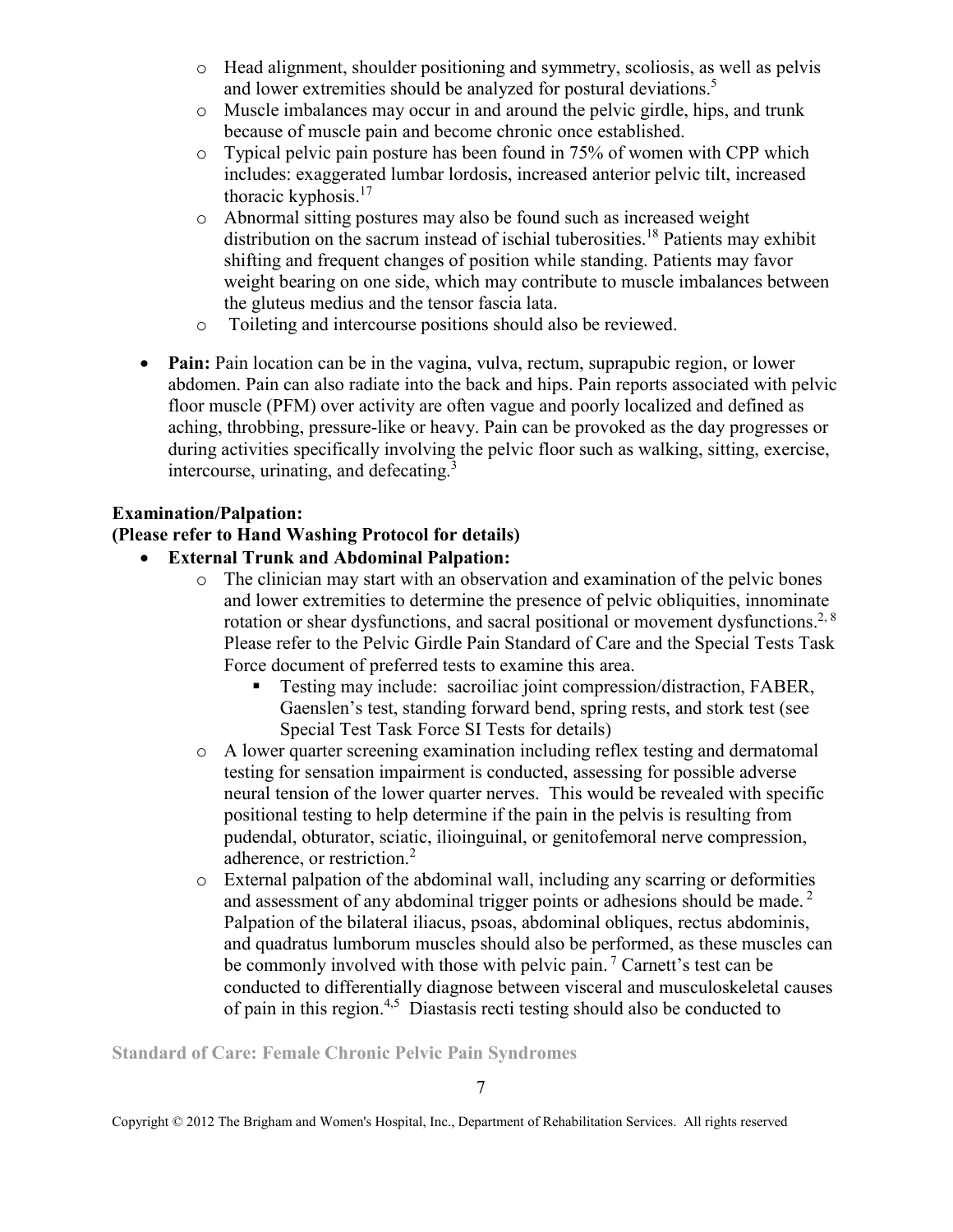determine any separation and possible reduced stability of the rectus abdominis muscles.<sup>4</sup>

- o Evaluative findings in this area may include: thoracolumbar and sacroiliac joint dysfunction, pubic bone malalignment, coccyx dysfunction, hip impairments, lower quarter flexibility and strength impairments, pelvic ligamentous tautness or laxity, and dysfunctional muscle firing or movement patterns.<sup>2</sup>
- **ROM:** Assessment of the range of motion of the lumbar spine, hips, and sacroiliac joints, and coccyx is also conducted.
- **Strength:** Manual muscle testing of the abdominal region and lower extremities is conducted. The pelvic floor muscles are tested for strength as well, using the Modified Oxford Laycock scale for assessment described in a later section.<sup>2</sup> Rehabilitative ultrasound imaging (RUSI) can also be used to assess the timing and accuracy of the pelvic floor muscles as well as the transverse abdominis contraction to facilitate its correct timing during functional and strengthening activities (described later). $^{2}$
- **Sensation:** Lower extremity and perineal sensation should be assessed for any alterations or deficits.
- **External Pelvic Floor Palpation:** 
	- o A physical therapy exam of the pelvic floor starts with observation of the external perineum to assess for swelling, asymmetry, color, and skin changes. If dermatoses are noted, the patient may be referred back to MD for further evaluation of such conditions. Also, external examination of the vulva, vestibule, urethra, and external pelvic floor (pelvic clock) should be assessed for injuries, irritation, adhesions, scarring, or trigger points.
	- o External observation of a pelvic floor muscle contraction and relaxation is observed to see recruitment, coordination, and symmetry of the pelvic floor and anal sphincter activity. Neurological exam including reflex testing of the anal wink and bulbocavernosus reflex can occur, along with external palpation of the superficial PFM for pain and trigger points, shortening and spasm.<sup>2</sup>
	- o The cotton swab test can be conducted. This test helps to determine the patient's irritability and tolerance to pressure or contact on the vestibular tissue and is considered to be a hallmark of localized provoked vestibulodynia. A cotton swab moistened with water is applied lightly, deflecting the skin 1 mm, around the areas of the vestibule at the following locations: 12:00, 12-3:00 quadrant, 3-6:00 quadrant, 6-9:00 quadrant, and 9-12:00 quadrant. These are tested in random order and the posterior fourchette is tested last as this area has a high probability of provocation. Pain is rated on the Numerical Rating Pain Scale from 0-10, where 0 is no pain and 10 is the greatest pain one can imagine. The test is repeated during re-evaluation following procedural interventions.<sup>2</sup> From this assessment, the therapist can determine where symptoms are perceived versus where they can be provoked.<sup>3</sup>
	- o Pelvic and visceral adhesions may be seen and detected with visceral manipulation techniques, although they lack validity, reliability, and

**Standard of Care: Female Chronic Pelvic Pain Syndromes**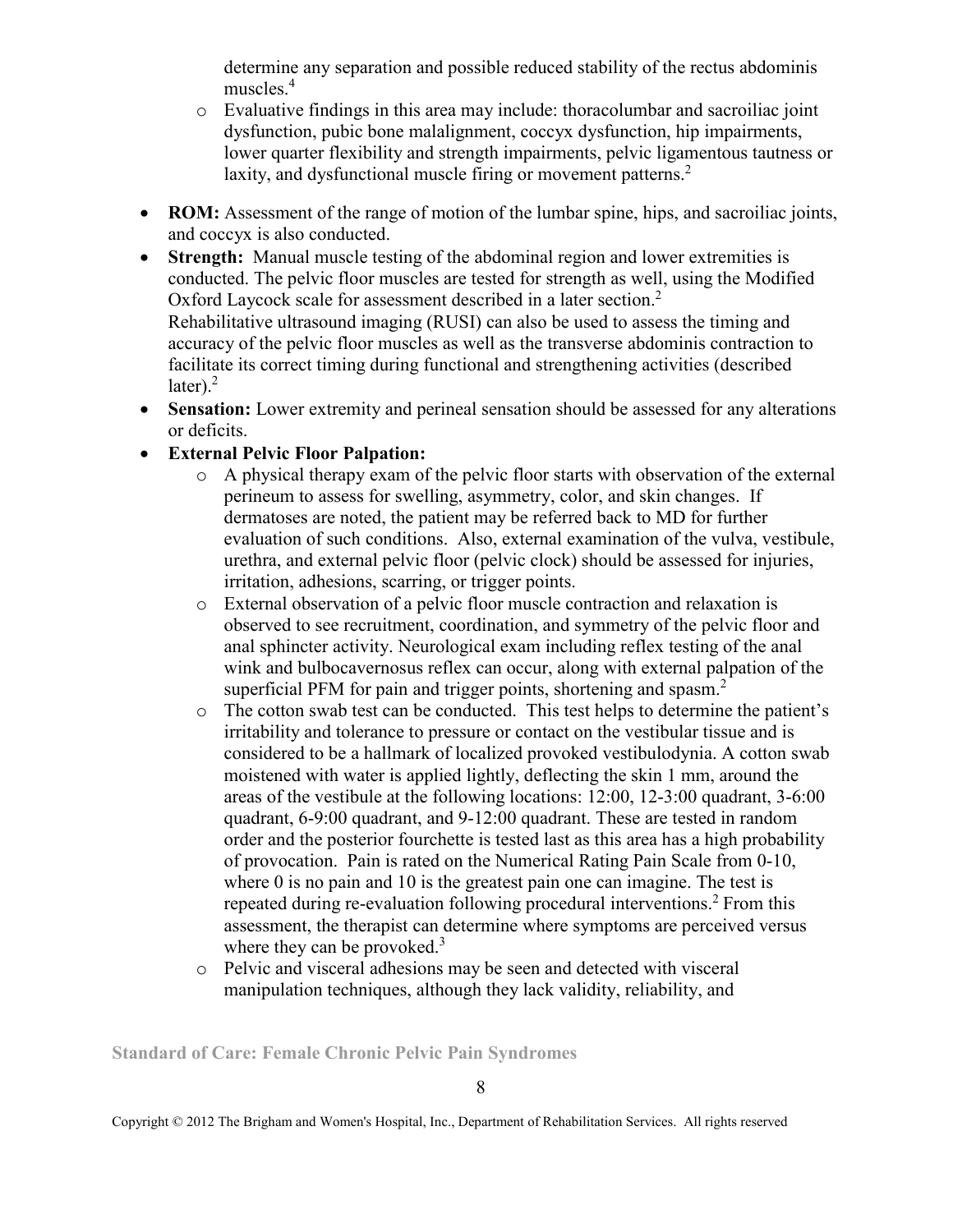effectiveness, it may prove to be a useful tool in the evaluation and treatment of this population.<sup>2</sup>

# • **Internal Palpation/Exam (vaginal):**

- o An examination of the middle and deep pelvic floor muscles should then commence and is best conducted via transvaginal or transrectal palpation. From this exam, the clinician can evaluate the pelvic floor musculature for the presence of trigger points, spasm, vaginal vault size, symmetry, muscle activity, and muscle strength.<sup>2</sup> Manual muscle testing, using the modified Oxford scale, is done to determine PFM strength and excursion.<sup>2,8</sup>
- o A cleaned, well glove, and lubricated finger is used to enter the vaginal (or rectal) vault to assess presence of pain and vaginal/rectal coordination and strength (Please refer to Hand Washing Protocol for more details).
- o Common findings for patients with CPP and PFM tension myalgia include: tenderness of PFM, spasm of the PFM, trigger point presence, shortened muscles, overactive PFM, poor posture, and/or deconditioned pelvic floor muscles. With shortened muscles, pain and weakness may be present and will have a decreased ability to lengthen, elongate, or bulge their PFM downwardly, which is needed to allow voiding or penetration to occur without pain.<sup>2</sup> With pelvic floor muscle over activity, the musculature has tension at rest, and these patients are often unable to demonstrate much more of a contraction and will rarely show a release of the muscle between attempts at contraction. Consequently, the attempt to contract the pelvic floor musculature will often be ineffective.<sup>3</sup>
	- The aforementioned possible findings of altered muscle activity can be evaluated with palpation, surface electromyography (sEMG), observation, and RUSI.
		- **Surface Electromyography (sEMG):** For diagnostic studies, objective determination of pelvic floor muscle over activity or under activity can be obtained through various techniques, one of which is sEMG. Either internal vaginal or rectal sensors or external superficial adhesive sensors may be used. The examination will likely reveal at least 3 of the 5 following findings: elevated and unstable resting baseline activity, poor derecruitment after contraction, poor return to baseline after contraction, spasms with sustained contractions, and poor overall recruitment.<sup>2,3</sup>
		- **Rehabilitative Ultrasonic Imaging (RUSI):** Overuse of abdominal oblique muscles or valsalva maneuver during the execution of a PFM contraction may be seen on RUSI which may be worsening symptoms<sup>2</sup>
- o Less likely to be observed is under activity or weakness of PFM, yet still possible and should not be overlooked.<sup>2</sup>

**Standard of Care: Female Chronic Pelvic Pain Syndromes**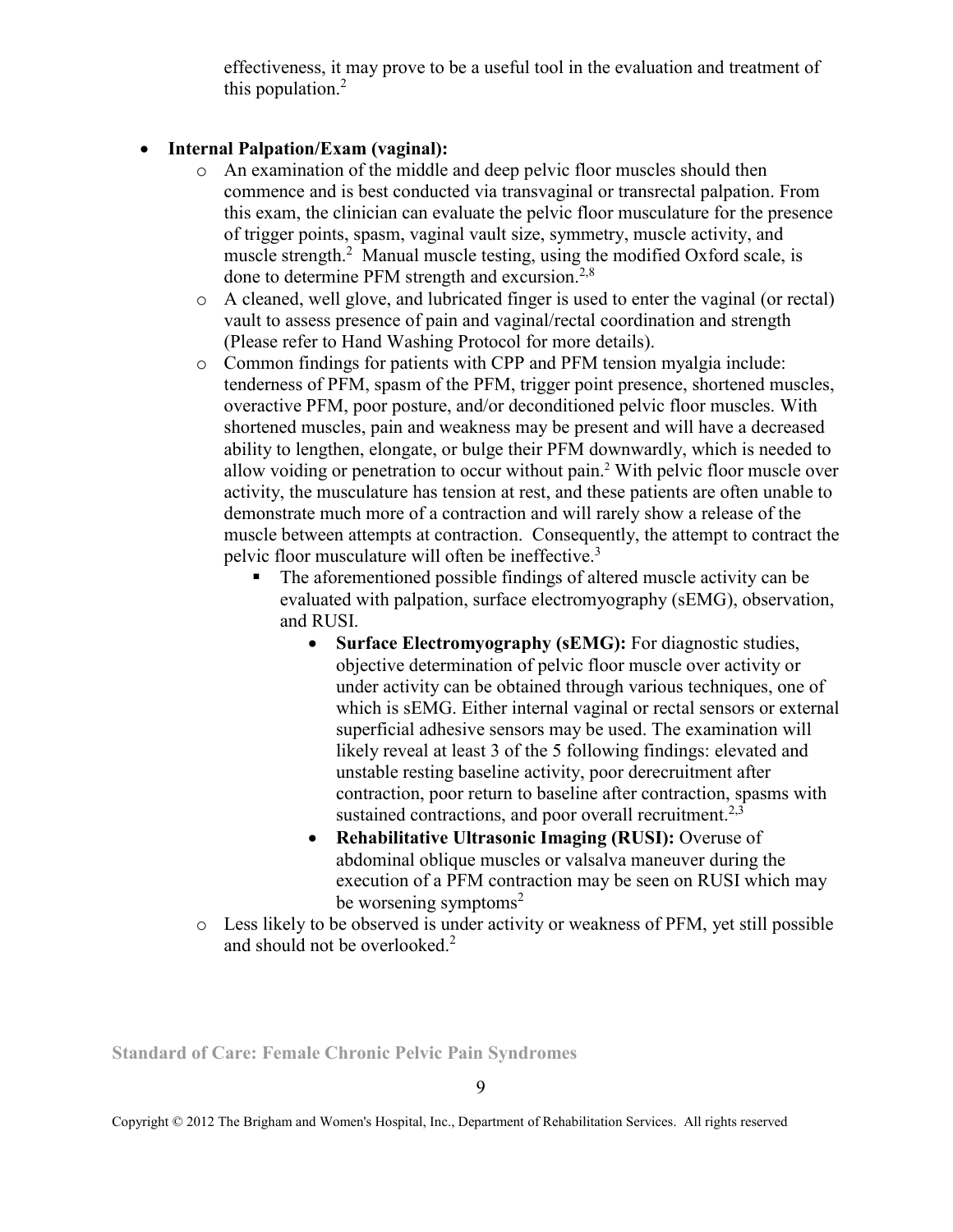# • **Functional Outcomes:**

It is important to recognize that no single measurement can capture the entire scope of pelvic floor symptoms or impairments; therefore, the use of health related quality of life measures as an adjunct to clinical examination and evaluation offers a more accurate means of demonstrating and understanding the impact of pelvic floor dysfunction, including vulvar pain, on a woman's daily life.  $2^{\circ}$ 

- o Health-related quality of life questionnaires refer to a person's total sense of wellbeing and consider multiple dimensions including: social, physical, and emotional health.
- o Vulvar Functional Status Questionnaire (VQ): provides a measure of physical function among women with vulvar pathology
- o Pelvic Organ Prolapse and Incontinence Sexual Function Questionnaire (PISQ): assesses the impact of POP or UI on the sexual function of sexually active women.<sup>2</sup>

# **Differential Diagnosis**:

- Non-musculoskeletal gynecological and/or urological or colorectal disorders (i.e.: endometriosis) should be considered.<sup>19</sup>
- Hip pathology, lumbosacral radiculopathy, plexopathy, or peripheral neuropathy including pudendal neuralgia should also be examined in the differential diagnosis process.<sup>19</sup>
- Lumbar source of pain: Current reports of or a history of lumbar pain, pain located above the sacrum, decreased ROM in the lumbar spine, pain with lumbar motion, pain with palpation of erector spinae muscles, and negative PGP special testing should be examined as part of the differential diagnosis.
- Pelvic girdle pain: Pelvic girdle pain (PGP) is defined by pain experienced between the posterior iliac crest and the gluteal fold, particularly in the vicinity of the sacroiliac joints (SIJ). PGP is a specific form of low back pain (LBP) that can occur separately or concurrently with LBP. The pain may radiate in the posterior thigh and can occur in conjunction with/or separately in the symphysis, a similar location to that of vulvar region pain. PGP generally arises in relation to pregnancy, trauma, or reactive arthritis. The pain or functional disturbances in relation to PGP must be reproduced by specific clinical tests.<sup>20</sup>
- Rupture of the symphysis pubis: A pubic symphysis rupture is characterized by tenderness and swelling over the symphysis pubis. Separations greater than 1 cm are considered to be symptom producing. Palpation of gapping in the joint may occur. Patients may report difficulty with ambulation. Patients may have PGP in addition to rupture. $21$
- Vulvar skin condition (such as lichens sclerosis)<sup>16</sup>
- Tumor or infectious process

**Assessment:** Establish Diagnosis and Need for Skilled Services

**Standard of Care: Female Chronic Pelvic Pain Syndromes** 

10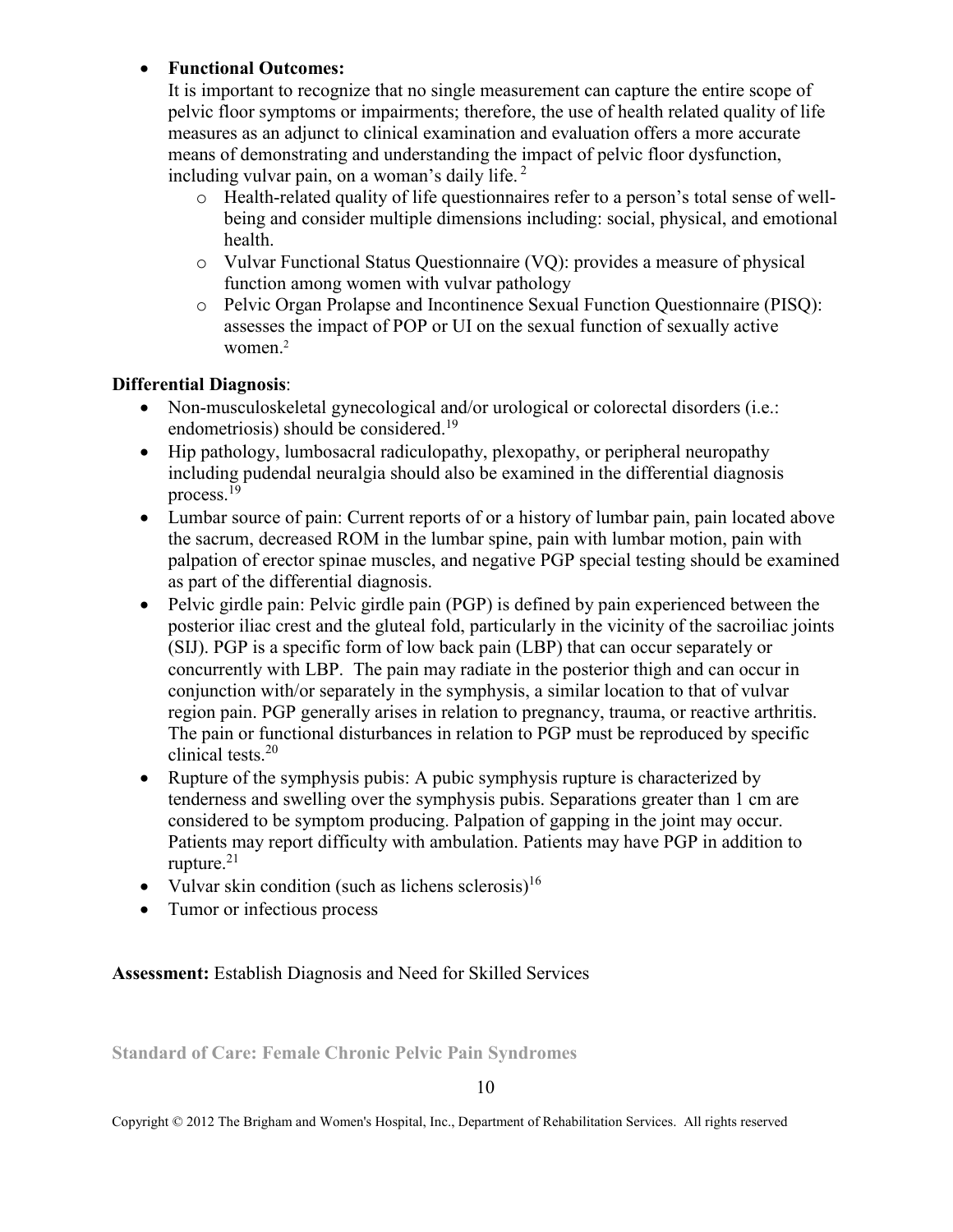**Problem List** (Identify Impairment(s) and/ or dysfunction(s)):

Increased pain Impaired functional mobility Impaired ROM Impaired posture Impaired muscle performance Impaired knowledge Impaired joint mobility

**Prognosis**: Generally, the prognosis for this patient population is good. Some retrospective studies have reported a success rate of 77% for physical therapy treatment of sexual pain conditions.<sup>22</sup> Pelvic floor physical therapy is over 50% successful in a population of women with vulvodynia. Therapy for this diagnosis should be directed toward the pain disorder as well as the myofascial component of the problem.<sup>3</sup>

**Goals** (Measurable parameters and specific timelines to be included on eval form):

- Patient will be independent with correct return demonstration of home exercise techniques in 1-2 visits.
- Patient will be independent with correct demonstration of proper bowel and bladder habits (as appropriate) in 2-3 visits.
- Patient will demonstrate increased pelvic floor muscle coordination for voluntary contraction and relaxation 80-100% of the time in 4-6 visits.
- Patient will be able to tolerate previously painful activities or positions at least 75% of the time in 6-8 visits.
- Patient will be independent with self- correction of postures, stretches, or positions that minimize pain in 2-3 visits.
- Patient will minimize antalgic gait with SIJ belt and/or corrective postures in 2-3 visits.
- Patient will minimize muscle weakness and increase flexibility in 8-10 visits.

# **Treatment Planning / Interventions**

| <b>Established Pathway</b>  | Yes, see attached. | X No |
|-----------------------------|--------------------|------|
| <b>Established Protocol</b> | Yes, see attached. | X No |

# **Interventions Most Commonly Used for This Case Type/Diagnosis:**

This section is intended to capture the most commonly used interventions for this case type/diagnosis. It is not intended to be either inclusive or exclusive of appropriate interventions.

Physical therapy evidence for efficacy of treatment has fallen short, however, the literature provides acknowledgement for physical therapy as a medical treatment option for women with vulvar pain either as a sole intervention or as part of a multidisciplinary approach.<sup>2</sup> The main goal of physical therapy for pelvic pain is to rehabilitate the PFM by: increasing awareness and proprioception, improving strength, speed, endurance, and muscle discrimination,

**Standard of Care: Female Chronic Pelvic Pain Syndromes**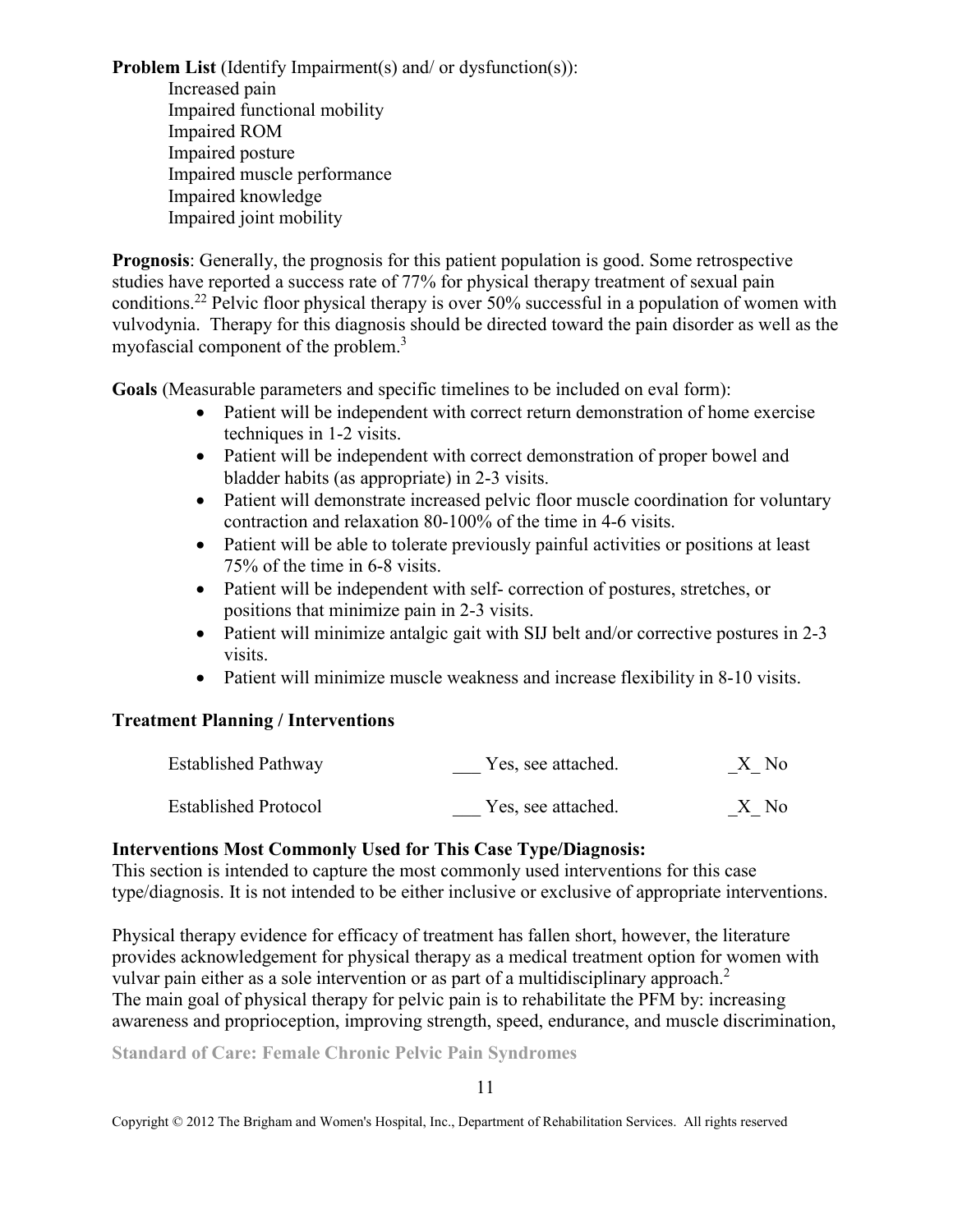decreasing over activity and improving voluntary relaxation, increasing elasticity of the tissues at the vaginal opening, and decreasing the fear of penetration.<sup>10</sup>

A variety of treatment options exist in physical therapy for this patient population, depending on the specific presentation of the patient. The clinician must always use management plans that best approach the patient's primary complaints and goals. Improvement in pelvic floor functioning always begins with patient education of the normal pelvic floor muscle function during activities and at rest.<sup>3</sup>

It has been reported that 90% of women with vulvar pain demonstrate pelvic floor muscle pathology including overactive pelvic floor muscles. The success of pelvic floor physical therapy with this population highlights the importance of the role of the pelvic floor muscles.<sup>16</sup> Therefore, when treating pain syndromes in the pelvic region, attention should be given to the pelvic floor muscles, as well as extrinsically around the hip, spine, and sacroiliac joint. Treatment should focus on the cause of the dysfunction, not just the source of pain. The goal of therapy is to address any musculoskeletal imbalances that are causing or perpetuating the pain.<sup>19</sup>

#### **Patient Education**:

Patient education must always occur first and is one of the most important factors in treating this population.<sup>3</sup> Specifically, educating the patient about the physical therapy examination findings, the specific nature of their pain, and how treatment strategies correlate with improvement in their condition.<sup>2, 3</sup> The role of the pelvic floor muscles in posture, sexual appreciation, bowel, and bladder control, physiology of micturition/defecation, proper bowel and bladder habits/techniques, proper postural techniques, role of hormonal changes, and proper skin care techniques should all be addressed.<sup>3</sup> Education regarding proper posture and use of support devices such as lumbar rolls and perineal support cushions may be included. Recommended vulvar care practices such as: avoiding irritants, wearing only cotton underwear, and cleaning the area only with water may be provided to the patient.<sup>2</sup> Furthermore, education to avoid provocating activities initially (i.e.: intercourse, tampon usage) or changing positions with painful activities may also be warranted.<sup>12, 22</sup> Finally, a comprehensive program should always include instruction in a home exercise program to promote patient/client independence and continuity of treatment.<sup>2</sup>

After determining if the patient has an over- or under-active PFM, a specific PFM rehabilitation program can be established

- o Overactive PFM: Downtraining is the primary goal in patients with overactive PFM including relaxation training, diaphragmatic breathing, sEMG biofeedback, RUSI, manual cues/techniques, and neuromuscular re-education. The goals for downtraining include: lowering sEMG output, improving PFM stability, decreasing spasm.
	- It remains controversial as to whether to instruct a patient in PFM in cases of overactive PFM. Some clinicians believe that gaining length and relaxation of the PFM first is crucial prior to incorporating PFM contractions. However, others argue that PFM exercises will increase a patient's awareness of muscles, facilitate blood flow, decrease pain, and

**Standard of Care: Female Chronic Pelvic Pain Syndromes**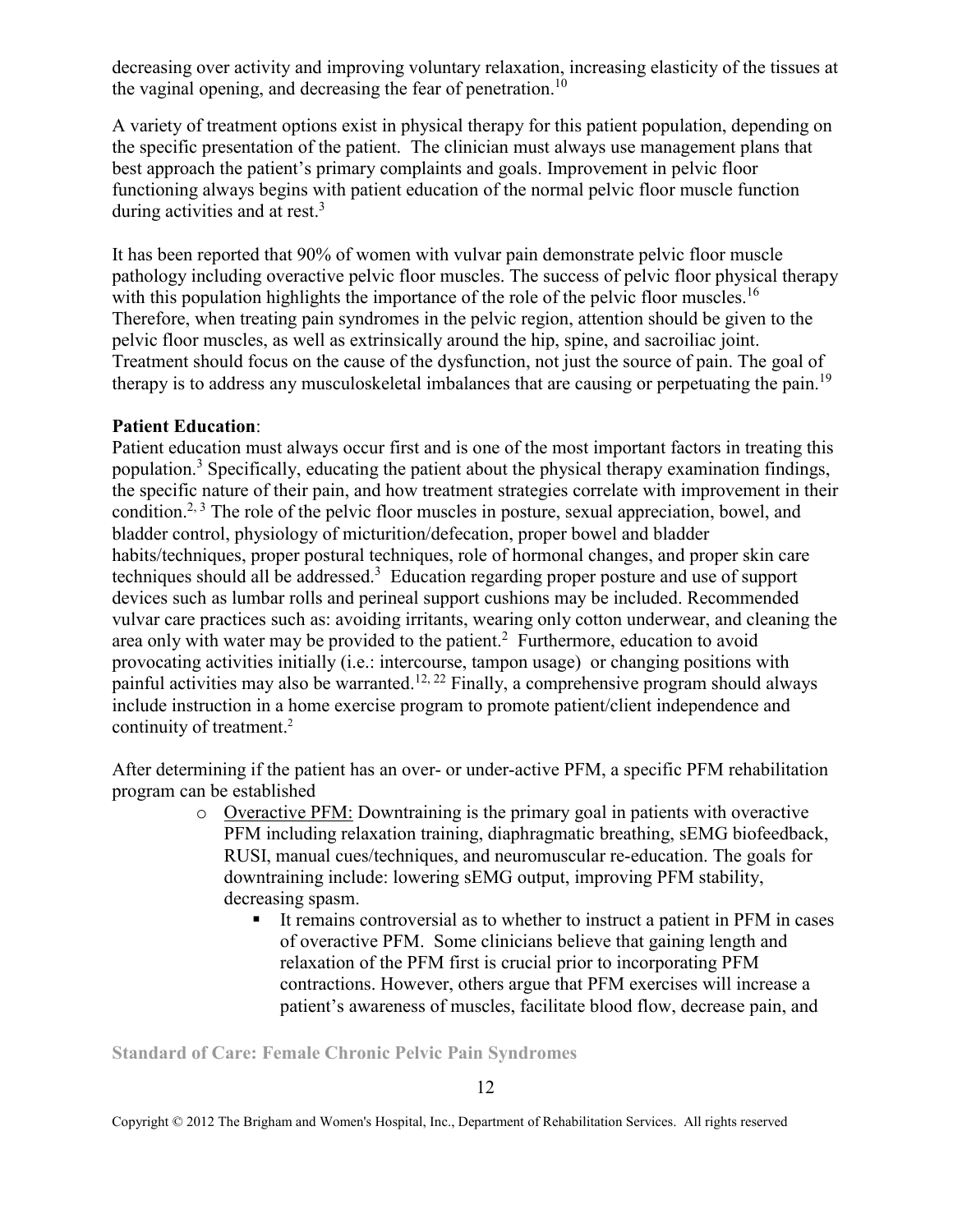promote muscle fatigue which may result in a more relaxed state. Neither approach currently has evidence to support one method of success.<sup>2</sup>

o Underactive PFM: Uptraining is the goal of intervention in patients with underactive PFM. If weakness exists, than stability of the pelvis, lumbar spine, and pelvic organs is compromised. A PFM uptraining program can be facilitated by internal manual techniques, sEMG, RUSI, and neuromuscular re-education techniques. Vaginal weights and neuromuscular electrical stimulation can be used to facilitate PFM strengthening.<sup>2</sup>

#### **Manual Therapy:**

Specific manual soft tissue mobilization techniques to address scar tissue, adhesions, trigger points, and to desensitize the tissue in this area should be utilized. Such techniques would include: scar mobilization, myofascial release, trigger point release, muscle energy techniques, strain-counterstrain, and joint mobilization.<sup>19, 22</sup> Passive and resistive stretching techniques are designed to improve blood flow and mobility to the pelvic and vulvar region, and normalize postural imbalances.<sup>22</sup> In either cases of over- or under-active PFM dysfunction, correction of spinal, hip, pelvic, sacroiliac joints, and coccyx dysfunction will help to balance the system and may improve some of the function and pain level experienced by the patient. Correcting dysfunctional movement patterns, resolving neural tension, resolving pelvic visceral adhesions, and increasing abdominal strength are all important in this population.<sup>2</sup>

**External Perineal Treatments:** Skin rolling, external trigger point/myofascial release techniques, and scar mobilization to the affected regions around the pelvic and vulvar region can be useful.

**Internal Treatments (intra-vaginal):** Transvaginal manual techniques of the pelvic floor muscles have been used for the treatment of high-tome dysfunction of pelvic floor patients with CPP and IC, with symptoms remaining significantly improved after four and one half months.<sup>5</sup> Trigger point release, myofascial release, stretching, manual scar mobilization, strength and coordination training of the pelvic floor musculature using digital tactile cueing, is also warranted in this population.<sup>5</sup> Manual therapy techniques directed at the vaginal introitus can be useful for increasing vaginal entry space and desensitizing areas that are painful to touch.<sup>22</sup>

#### **Surface Electromyography (sEMG) Biofeedback:**

Biofeedback with use of sEMG can be beneficial to facilitate a patient's awareness of the activity in their pelvic floor muscles and facilitate pelvic floor muscle coordination and relaxation or downtraining as appropriate.<sup>3,19</sup> Biofeedback is a conditioning treatment whereby typically unknown information about a bodily function (pelvic floor muscle activity) is converted into simple auditory or visual cues so they can be voluntarily altered to become more efficient.<sup>23</sup>

• In the case of a patient with overactive PFM contributing to their pain, sEMG can be used to facilitate a reduction in the patient's resting level of activity of the PFM. When the PFM improve in their resting level as demonstrated by decreased activity at rest, then PFM weakness may become more apparent.<sup>2</sup> This should then be addressed with pelvic floor muscle uptraining as described below. Home biofeedback can also be issued to the patient if needed for further training.

**Standard of Care: Female Chronic Pelvic Pain Syndromes**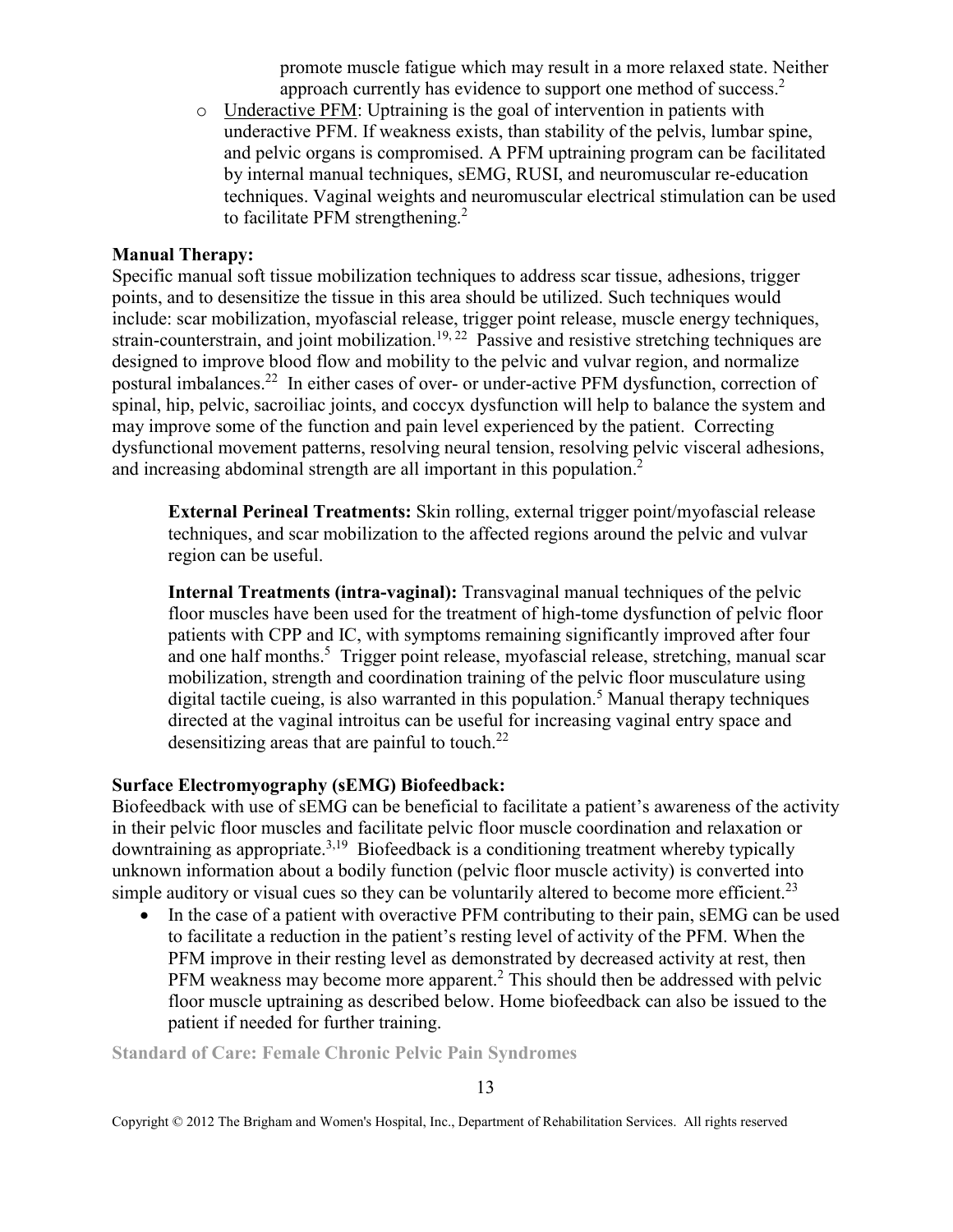## **Rehabilitative Ultrasonic Imaging (RUSI):**

Incoordination of the PFM, abdominal muscles or both may be observed with RUSI. Therefore, RUSI can be used to facilitate increased patient awareness of the inappropriate muscle activity to promote proper PFM and/or abdominal contraction and synergy.<sup>2</sup>

### **Vaginal Dilators:**

Vaginal dilators are helpful for passively stretching the introitus and  $PFM<sup>2, 22</sup>$ . The girth of the dilator can be progressed as tolerated. In one study of a comprehensive pelvic floor physical therapy program (including: patient education, manual techniques to the pelvic floor muscles, biofeedback, electrical stimulation, PFM exercise, and vaginal dilators) of 35 women with provoked vestibulodynia, over 70% of participants had moderate improvement in their symptoms with seven treatment sessions. Furthermore, 52% of women in the study were considered to have a successful treatment.<sup>24</sup>

#### **Therapeutic Exercise:**

If there is imbalance of the muscles of the pelvic floor, trunk, and hips, the following therapeutic exercise strategies can be used: **s**tretching of shortened musculature in and around the pelvis after pelvic obliquity correction and specific trunk stabilization exercises including transverse abdominis, multifidus, and pelvic floor musculature and breathing diaphragm.<sup>2, 22</sup>

#### **Modalities:**

Additional intervention options include modalities such as internal or external electrical stimulation, ultrasound, moist heat, and cryotherapy.<sup>2</sup> Heat applied to the lower pelvis and pelvic floor musculature can be facilitory of pelvic floor muscle relaxation.<sup>3</sup> Heat and cold modalities can be helpful to promote pain management and relaxation of muscles.<sup>19</sup>

Transvaginal electrostimulation has been associated with a success rate of 50%, approximately with pain intensity being improved after 4 weeks post-treatment and remained after 30 weeks post-treatment in patients with CPP and interstitial cystitis symptoms.<sup>5</sup> Furthermore, the use of pelvic floor electrical stimulation in patients with pelvic pain and pelvic floor muscle over activity has been reported to both reduce pain and increase muscle strength in patients with vulvar vestibulodynia.<sup>25</sup>

#### **Behavioral Retraining:**

Retraining of proper bladder and bowel habits and techniques, as well as proper postural awareness is essential for long term management of pain in this population.<sup>3</sup> Proper breathing strategies are also important in patients with pelvic pain. There is a normal synergy between the respiratory diaphragm and the pelvic floor muscles, in that during inhalation, the pelvic floor muscles descend and relax, while during exhalation the pelvic floor muscles return to their resting baseline. Patients should be taught that during rest, the pelvic floor muscles should be relaxed and the patient educated on ways to monitor pelvic floor muscle activity during the day so that the muscle tone in this area is not inadvertently raised at the end of the day.<sup>19</sup>

**Standard of Care: Female Chronic Pelvic Pain Syndromes**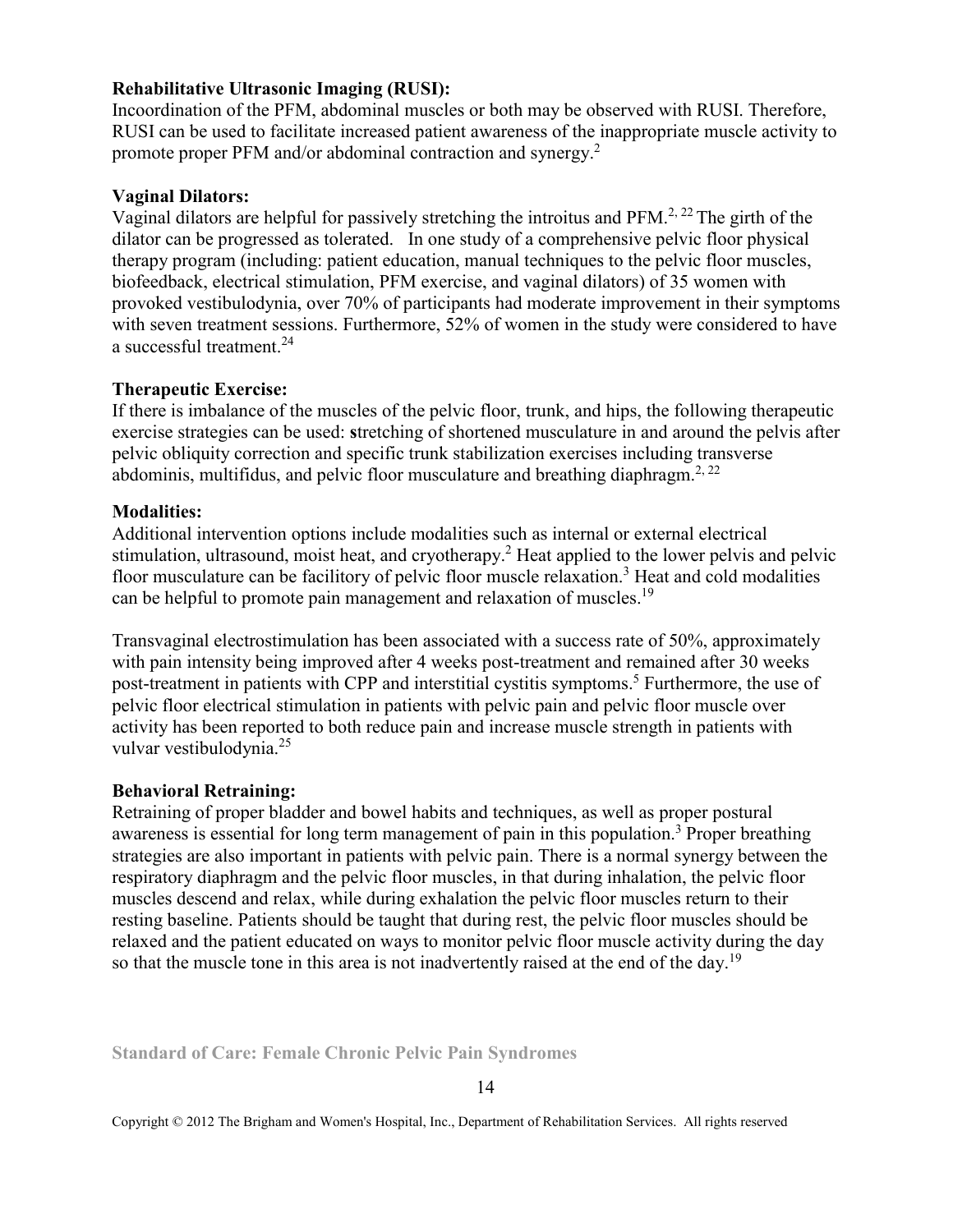# **Frequency & Duration**:

Typically, a patient with pelvic or vulvar pain is seen by the physical therapist for one visit per week for at least 8 to 12 weeks.<sup>12</sup>

# **Recommendations and Referrals to Other Providers:**

Most experts agree that a multidisciplinary/interdisciplinary approach in the treatment and management of patients with CPP and localized provoked vestibulodynia is best.<sup>2</sup>

- Vulvar Pain Specialist Physicians
- Urogynecologists
- Gastroenterologists
- Obstetrical and Gynecological Physicians
- Physiatrist/Pain Management Physicians
- Sex Therapists/Psychiatrists/Psychologists
- Primary Care Physicians
- Acupuncture

# **Re-Evaluation:**

• Standard Time Frame for re-evaluation is 30 days or less as appropriate if there are acute changes in signs or symptoms, or new trauma should trigger a referral back to the referring physician. The PT should always be reassessing for other disorders if pain levels are unchanged with treatment.<sup>2</sup>

## **Discharge Planning:**

# **Commonly Expected Outcomes at Discharge**:

Upon discharge, it is expected that the patient's pain has been significantly reduced promoting their return to a higher level of function, including previously painful activities and/or positions. Activity modification to assist with pain reduction may also be appropriate. The patient should also be independent with self care techniques that promote independent management of pain symptoms. If symptoms resume after the patient has been discharged, the patient should be rereferred to physical therapy for a new consult.

# **Transfer of Care** (if applicable):

If the patient is not progressing, or if symptoms are not from a musculoskeletal origin, transfer of the patient's care may be appropriate. Transfer to the following individuals may occur:

- Vulvar Pain Physicians
- Urogynecologists
- Gastroenterologists
- Obstetrical and Gynecological Physicians
- Physiatrist/Pain Management Physicians
- Sex Therapists/Psychiatrists/Psychologists
- Primary Care Physicians
- Acupuncture

**Standard of Care: Female Chronic Pelvic Pain Syndromes** 

15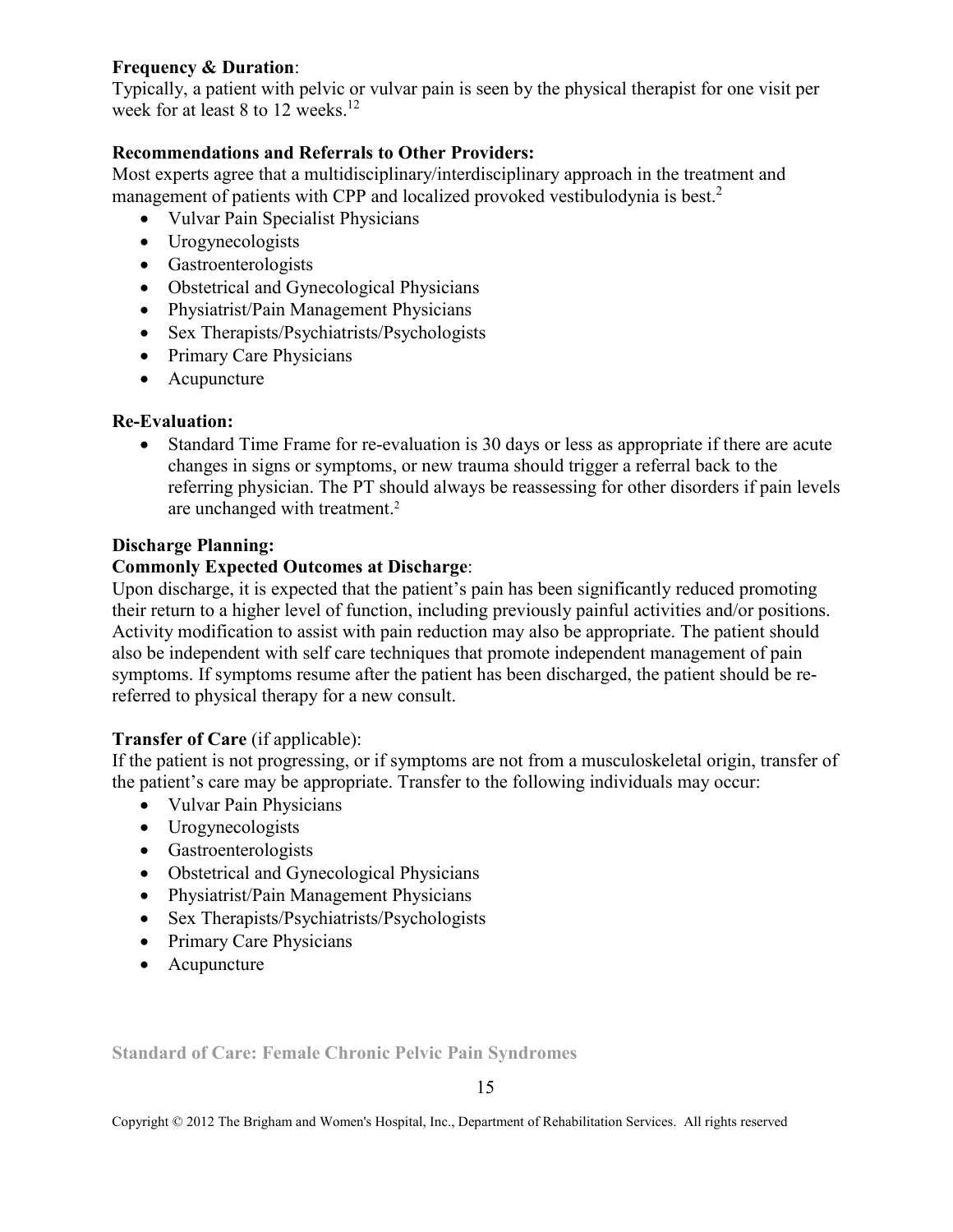### **Patient's Discharge Instructions:**

Patient's instructions at discharge should include: continuation of and independence with home exercise program to promote independent symptom management, as well as independence with activity modification and postures to minimize pain as appropriate. Patients should follow up with their physician if symptoms progress or re-occur.

December 29, 2011 Michael Cowell, PT

Author: **Reviewed by: Reviewed by: Replace Author: Replace Author: Replace Author: Replace Author: Replace Author: Replace Author: Replace Author: Replace Author: Replace Author: Replace Author: Rep** Rebecca Stephenson, PT

**Standard of Care: Female Chronic Pelvic Pain Syndromes**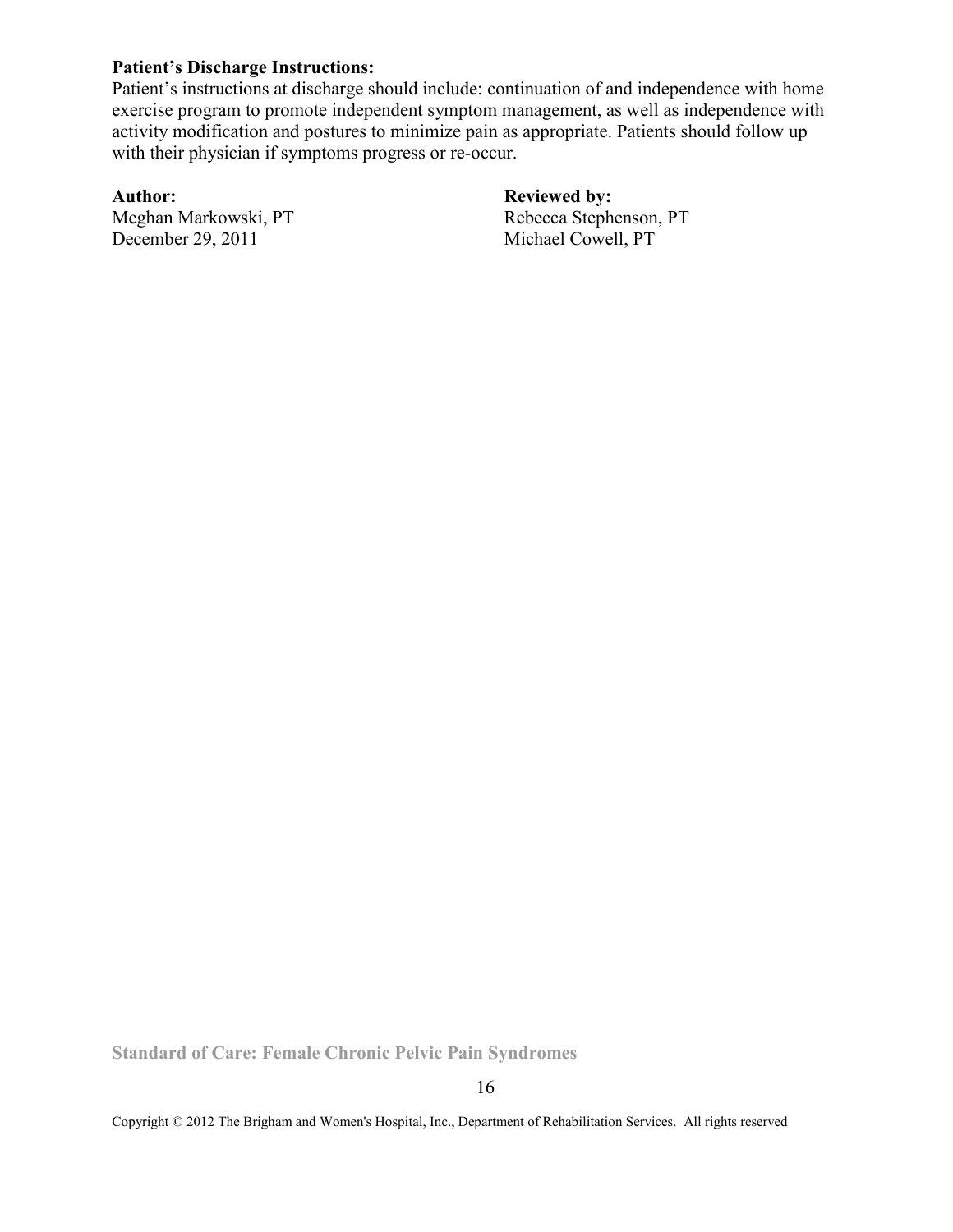# **REFERENCES**

- 1. Bo K, Berghmans B, Morkved S, Van Kampen M. *Evidence-based physical therapy for the pelvic floor*. New York: Elsevier, 2007: 249-270.
- 2. Strauhal MJ, Frahm J, Morrison P, Featherstone W, Hartman, D, Florendo J, Parker S. Vulvar pain: A comprehensive review*. J Womens Health Phys Ther*. 2007;31(3): 7-26.
- 3. Butrick CW. Pelvic floor hypertonic disorders: Identification and management. *Obstet Gynecol Clin N Am*. 2009;36:707-722.
- 4. Sutton JT, Bachmann GA, Arnold LD, Rhoads GG, Rosen RC. Assessment of vulvodynia symptoms in a sample of U.S. women: A follow-up national incidence survey. *J Womens Health (Larchmt).* 2008;17(8):1285-1292.
- 5. Montenegro ML, Vasconcelos EC, Candido dos Reis FJ, Nogueira AA, Poli-Neto OB. Physical therapy in the management of women with chronic pelvic pain. *Int J Clin Pract.*  2008; 62:263-269).
- 6. Goldfinger C, Pukall CF, Gentilcore-Saulnier E, McLean L, Chamberlain S. A prospective study of pelvic floor physical therapy: Pain and psychosexual outcomes in provoked vestibulodynia. *J Sex Med*. 2009;6(7):1955-1968.
- 7. Tu FF, Holt J, Gonzales J, Fitzgerald CM. Physical therapy evaluation of patients with chronic pelvic pain: A controlled study. *Am J Obstet Gynecol*. 2008;198(3):272.e1-7.
- 8. Shelly B, Neville CE, Strauhal MJ, Jenkyns PJ. *Pelvic Physical Therapy Level 1 Manual*. 1st ed. Alexandria: The Section on Women's Health of the American Physical Therapy Association; 2010.
- 9. Neville CE, Badillo S, Cathcart D, et al. Physical Therapy in Pregnancy Level 1 Manual. Alexandria: The Section on Women's Health of the American Physical Therapy Association; 2010
- 10. Gumus II, Sarifakioglu E, Uslu H, Ozturk Turhan N. Vulvodynia: Case report and review of literature. *Gynecol Obstet Invest.* 2008;65:155-161.
- 11. Forrest JB, Moldwin R. Diagnostic options for early identification and management of interstitial cystitis/painful bladder syndrome. *Int J Clin Pract.* 2008;62(12):1926-1934.
- 12. Shelly B, Neville CE, Strauhal MJ, Jenkyns PJ. *Pelvic Physical Therapy Level 2 Manual*. 1st ed. Alexandria: The Section on Women's Health of the American Physical Therapy Association; 2010.
- 13. Magee, D. *Orthopedic Physical Assessment* 4th Edition. Saunders. Philadelphia. 2002: 1- 52.
- 14. Arnold LD, Bachmann GA, Rosen R, Rhoads GG. Assessment of vulvodynia symptoms in a sample of US women: A prevalence survey with a nested case control study. *Am J Obstet Gynecol*. 2007;196(2):128.e1-128.e6.
- 15. Damsted Peterson C, Lundvall L, Kristensen E, Giraldi A. Vulvodynia. Definition, diagnosis and treatment. *Acta Obstet Gynecol*. 2008;87:893-901.
- 16. Danby CS, Margesson LJ. Approach to the diagnosis and treatment of vulvar pain. *Dermatol Ther*. 2010;23:485-504.
- 17. King PM, Myers CA, Ling FW, et al. Musculoskeletal factors in chronic pelvic pain. *J Psychosom Obstet Gynecol.* 1991;12:87-89.

**Standard of Care: Female Chronic Pelvic Pain Syndromes**